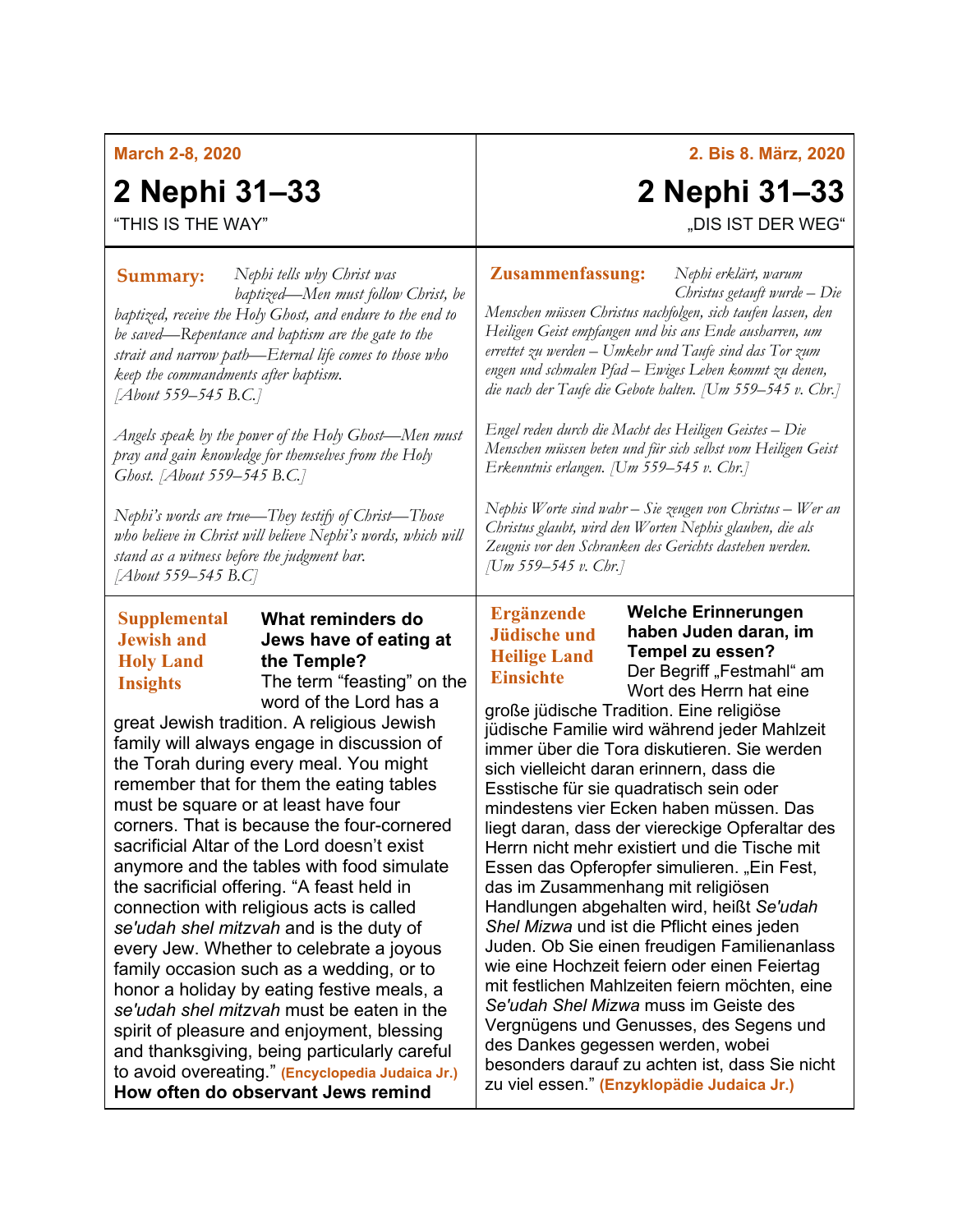| themselves of the ancient Temple?<br>"The Talmud describes in detail the various<br>modes of conduct to be observed at meals.<br>For example persons should engage in a<br>discussion of Torah during the meal so that<br>they will be 'as though they had eaten at the<br>table of God.' Furthermore, the table is<br>regarded as a substitute for the altar in the<br>Temple, and therefore, it must be treated<br>with reverence. Before any meal, the hands<br>must be washed pronouncing the<br>appropriate blessing over the washing, after<br>which bread is eaten. The meal is concluded<br>with the Grace after Meals. When a meal is<br>eaten for the purpose of honoring a festival<br>or rejoicing in the fulfillment of a<br>commandment, it is considered more than<br>an ordinary meal; it is a se'udah shel<br>mitzvah. Psalm 126, shir ha- ma'alot, is<br>recited before Grace after Meals, and in the<br>Grace itself, there is usually an additional<br>paragraph appropriate to the occasion."<br>(Encyclopedia Judaica-Jr.) The prayers<br>recited before and after every meal include<br>a plea for rebuilding of the Temple. | Wie oft erinnern sich aufmerksame Juden<br>an den alten Tempel?<br>"Der Talmud beschreibt detailliert die<br>verschiedenen Verhaltensweisen, die bei den<br>Mahlzeiten zu beachten sind. Zum Beispiel<br>sollten Personen während des Essens eine<br>Diskussion über die Tora führen, damit sie "so<br>sind, als hätten sie am Tisch Gottes<br>gegessen". Darüber hinaus wird der Tisch als<br>Ersatz für den Altar im Tempel angesehen und<br>daher es muss mit Ehrfurcht behandelt werden.<br>Vor jeder Mahlzeit müssen die Hände<br>gewaschen werden, um den entsprechenden<br>Segen für das Waschen auszusprechen,<br>wonach das Brot gegessen wird. Das Essen<br>wird mit der Gnade nach dem Essen<br>abgeschlossen. Wenn eine Mahlzeit gegessen<br>wird, um ein Fest zu ehren oder sich über die<br>Erfüllung eines Gebotes zu freuen, gilt dies als<br>mehr als eine gewöhnliche Mahlzeit. Es ist eine<br>Se'udah Shel Mizwa. Psalm 126, shir ha-<br>ma'alot, wird vor der Gnade nach den<br>Mahlzeiten rezitiert, und in der Gnade selbst<br>gibt es normalerweise einen zusätzlichen<br>Absatz, der dem Anlass angemessen ist."<br>(Encyclopedia Judaica Jr.) Die Gebete, die vor<br>und nach jeder Mahlzeit rezitiert werden,<br>beinhalten ein Plädoyer für den Wiederaufbau<br>des Tempels. |
|-----------------------------------------------------------------------------------------------------------------------------------------------------------------------------------------------------------------------------------------------------------------------------------------------------------------------------------------------------------------------------------------------------------------------------------------------------------------------------------------------------------------------------------------------------------------------------------------------------------------------------------------------------------------------------------------------------------------------------------------------------------------------------------------------------------------------------------------------------------------------------------------------------------------------------------------------------------------------------------------------------------------------------------------------------------------------------------------------------------------------------------------------------|---------------------------------------------------------------------------------------------------------------------------------------------------------------------------------------------------------------------------------------------------------------------------------------------------------------------------------------------------------------------------------------------------------------------------------------------------------------------------------------------------------------------------------------------------------------------------------------------------------------------------------------------------------------------------------------------------------------------------------------------------------------------------------------------------------------------------------------------------------------------------------------------------------------------------------------------------------------------------------------------------------------------------------------------------------------------------------------------------------------------------------------------------------------------------------------------------------------------------------------------------------------------------------------------------------|
| What are biblical special festive meals?<br>"Such festive meals include the following: 1)<br>The meals eaten on the Sabbath and<br>festivals. Kiddush over wine is recited before<br>two of the meals of the Sabbath or holiday<br>(evening and morning) and the third meal<br>which is required on the Sabbath and which<br>is known as se'udah shelishit, is often<br>accompanied by a short sermon of Torah.<br>All these meals are characterized by the<br>singing of hymns (zemirot), the presence of<br>two loaves of bread (hallot), and the eating<br>of fish or meat which are considered festive<br>dishes. In addition, each holiday has its own<br>traditional dishes which are served at its<br>festive meals. 2) A melavveh malkah, a<br>festive meal held after the departure of the<br>Sabbath, 3) the Passover seder, 4) the<br>Purim dinner, 5) the meal before the fast of                                                                                                                                                                                                                                                       | Was sind biblische besondere Festmahlzeiten?<br>"Solche festlichen Mahlzeiten umfassen<br>Folgendes: 1) Die Mahlzeiten, die am Sabbat<br>und auf Festen gegessen werden. Kiddusch<br>über Wein wird vor zwei der Sabbat- oder<br>Feiertagsmahlzeiten (Abend und Morgen)<br>rezitiert, und die dritte Mahlzeit, die am Sabbat<br>benötigt wird und als Se'udah Shelishit bekannt<br>ist, wird oft von einer kurzen Predigt über die<br>Tora begleitet. Alle diese Mahlzeiten sind<br>gekennzeichnet durch das Singen von Hymnen<br>(Zemirot), das Vorhandensein von zwei Broten<br>(Hallot) und das Essen von Fisch oder Fleisch,<br>die als festliche Gerichte gelten. Darüber<br>hinaus hat jeder Urlaub seine eigenen<br>traditionellen Gerichte, die zu seinen festlichen<br>Mahlzeiten serviert werden. 2) Eine Melavveh<br>Malkah, ein festliches Mahl nach der Abreise<br>des Sabbats, 3) der Pessach-Seder, 4) das<br>Purim-Abendessen, 5) das Essen vor dem                                                                                                                                                                                                                                                                                                                                     |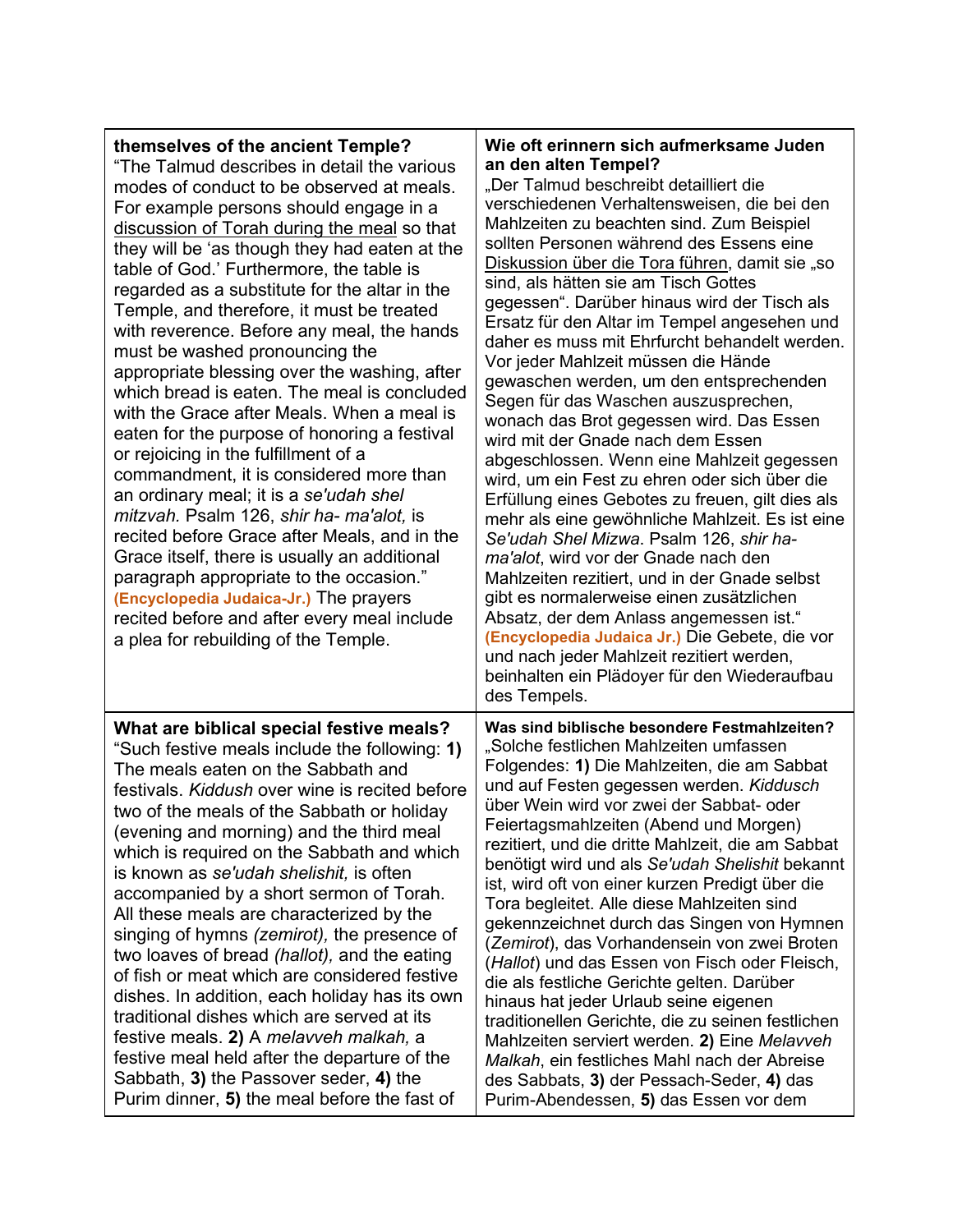| the Day of Atonement (se'udah mafseket),<br>6) the siyyum, a feast made on the<br>completion of the study of a Talmudic<br>tractate. Such a feast is usually held on the<br>morning of the eve of Passover so that the<br>firstborn can participate (and thereby be<br>exempt from fasting on that day), and 7) the<br>banquet of the hevra kaddisha (the burial<br>brotherhood) held on the Seventh of Adar."<br>(Encyclopedia Judaica Jr.)                                                                                                                                                                                                                                                                                                                                                                                                                                                                                                                                                                                                                           | Fasten des Versöhnungstages (se'udah<br>mafseket), 6) das Siyyum, ein Fest, das nach<br>Abschluss des Studiums eines talmudischen<br>Traktats abgehalten wurde. Ein solches Fest<br>wird normalerweise am Morgen des<br>Vorabendes des Passahfestes abgehalten,<br>damit der Erstgeborene teilnehmen kann (und<br>damit an diesem Tag vom Fasten befreit ist),<br>und 7) das Bankett der Hevra Kaddisha (der<br>Bestattungsbruderschaft) am siebten von<br>Adar." (Enzyklopädie Judaica Jr.)                                                                                                                                                                                                                                                                                                                                                                                                                                                                                                                                                                                                                              |
|------------------------------------------------------------------------------------------------------------------------------------------------------------------------------------------------------------------------------------------------------------------------------------------------------------------------------------------------------------------------------------------------------------------------------------------------------------------------------------------------------------------------------------------------------------------------------------------------------------------------------------------------------------------------------------------------------------------------------------------------------------------------------------------------------------------------------------------------------------------------------------------------------------------------------------------------------------------------------------------------------------------------------------------------------------------------|---------------------------------------------------------------------------------------------------------------------------------------------------------------------------------------------------------------------------------------------------------------------------------------------------------------------------------------------------------------------------------------------------------------------------------------------------------------------------------------------------------------------------------------------------------------------------------------------------------------------------------------------------------------------------------------------------------------------------------------------------------------------------------------------------------------------------------------------------------------------------------------------------------------------------------------------------------------------------------------------------------------------------------------------------------------------------------------------------------------------------|
| What extra days would prompt a "feast?"<br>"Joyous family occasions also have various<br>se'udot shel mitzvah connected with them:<br>1) the circumcision feast, 2) the meal at the<br>ceremony of the redemption of the firstborn<br>(pidyon ha-ben), 3) the festive meal<br>celebrating a bar mitzvah, 4) the betrothal<br>and wedding feasts, and 5) the occasion of<br>dedicating a new home (se'udat hanukkat<br>ha-bayit)." "The Fast of Tammuz is also<br>traditionally associated with the fast<br>mentioned by the prophet Zechariah as the<br>'Fast of the Fourth Month.' According to the<br>prophet, this fast in messianic times will be<br>transformed into 'joy and gladness and<br>cheerful feasts for the house of Judah."<br>(Encyclopedia Judaica Jr.) "Thus saith the<br>LORD of hosts; The fast of the fourth month,<br>and the fast of the fifth, and the fast of the<br>seventh, and the fast of the tenth, shall be to<br>the house of Judah joy and gladness, and<br>cheerful feasts; therefore love the truth and<br>peace." (Zecharia 8:19) | Welche zusätzlichen Tage würden ein<br>"Fest" auslösen?<br>"Mit freudigen Familienfeiern sind auch<br>verschiedene Se'udot Shel Mizwa verbunden:<br>1) das Beschneidungsfest, 2) das Essen bei<br>der Zeremonie der Erlösung des<br>Erstgeborenen (Pidyon Ha-Ben), 3) das<br>festliche Mahl, bei dem eine Bar Mizwa gefeiert<br>wird, 4) die Verlobungs- und Hochzeitsfeste<br>und 5) die Gelegenheit, ein neues Zuhause zu<br>weihen (se'udat hanukkat ha-bayit)." "Das<br>Fasten von Tammuz wird traditionell auch mit<br>dem Fasten in Verbindung gebracht, das der<br>Prophet Sacharja als das "Fasten des vierten<br>Monats" bezeichnet. Dem Propheten zufolge<br>wird dieses Fasten in messianischen Zeiten in,<br>Freude und Freude und fröhliche Feste für die<br>Haus Juda." (Encyclopedia Judaica Jr.) "So<br>spricht der HERR der Heerscharen: Das<br>Fasten des vierten, das Fasten des fünften,<br>das Fasten des siebten und das Fasten des<br>zehnten Monats soll für das Haus Juda zum<br>Jubel und zur Freude und zu frohen Festen<br>werden. Darum liebt die Treue und den<br>Frieden!" (Sacharja 8:19) |
| <b>What about fasting?</b><br>Remember that for the religious Jew there is a<br>fasting day each month. It stands to reason<br>that the meal afterwards is a "feast" of sorts -<br>with prayers. It is the custom among religious<br>Jews to pray before and after every meal.<br>Each prayer is preceded by a washing of<br>hands in "living water" that is naturally flowing.<br>Over time, these and other prayers have come<br>to be pre-written. Yet that was not the biblical<br>custom or instruction.                                                                                                                                                                                                                                                                                                                                                                                                                                                                                                                                                          | <b>Was ist mit Fasten?</b><br>Denken Sie daran, dass es für den religiösen<br>Juden jeden Monat einen Fastentag gibt. Es<br>liegt auf der Hand, dass das Essen danach<br>eine Art "Fest" ist - mit Gebeten. Es ist Brauch<br>unter religiösen Juden, vor und nach jeder<br>Mahlzeit zu beten. Jedem Gebet geht ein<br>Händewaschen in "lebendigem Wasser"<br>voraus, das auf natürliche Weise fließt. Im<br>Laufe der Zeit wurden diese und andere<br>Gebete vorab geschrieben. Dies war jedoch<br>nicht der biblische Brauch oder die Anweisung.                                                                                                                                                                                                                                                                                                                                                                                                                                                                                                                                                                         |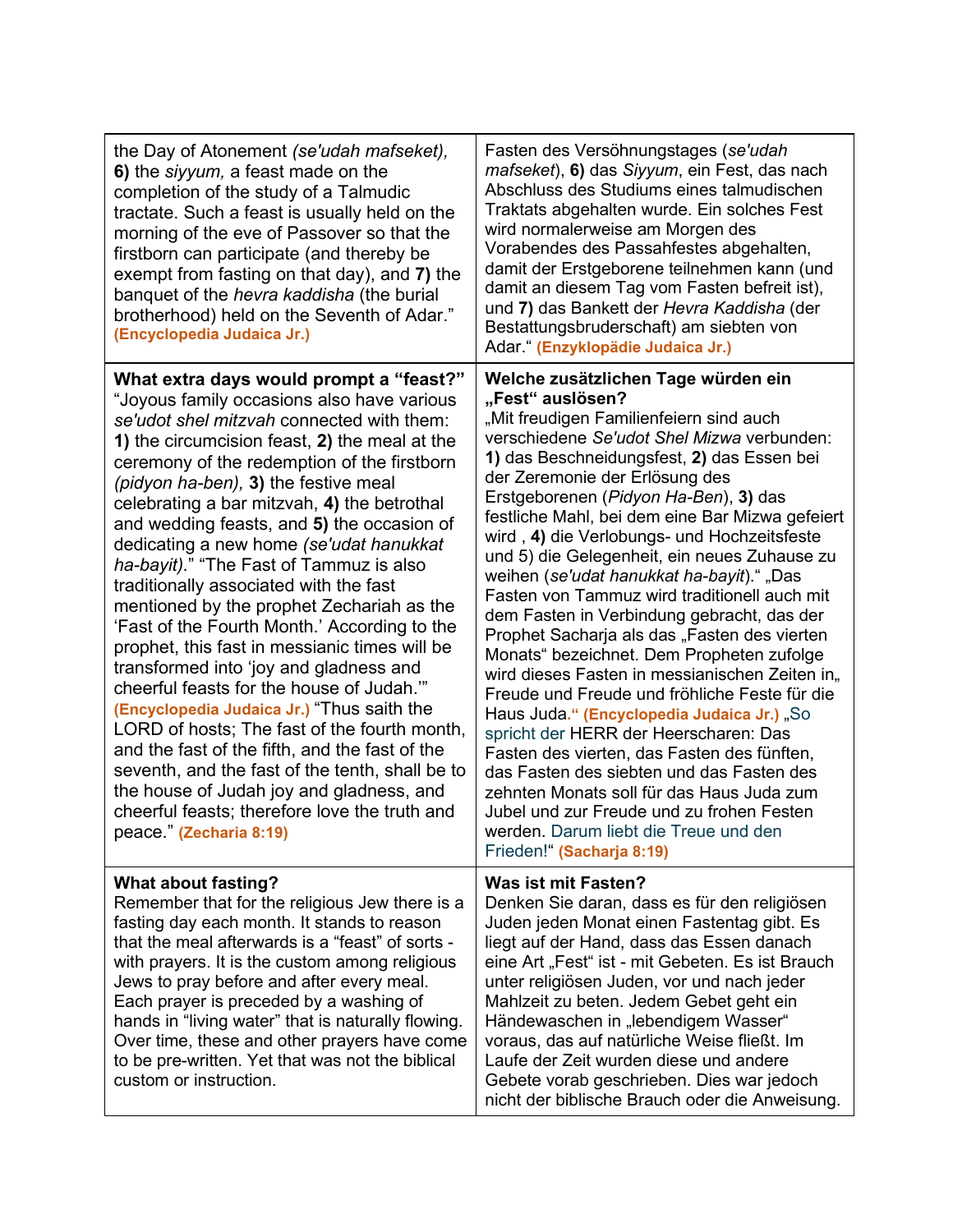#### **How do Jews' pray nowadays?** "In general, biblical prayer was spontaneous and personal; the more formal aspect of worship probably consisted of bringing sacrifices at set times and with a fixed ritual. It seems, however, that even during the period of the First Temple there were already some prayers whose wording was set and which were always recited on certain specific occasions. Some scholars, basing themselves on **Psalms 55:18** and **Daniel 6:11**, believe that the practice of worshiping at least three times a day may be traced back to the biblical period." **(Encyclopedia Judaica Jr.)** There is an effort in Judaism to at least say the pre-written prayers with real intent. This is called *Kavvanah* (direction, intention or concentration). "Because the times of the services and even the words which were to be recited, were fixed, there was a danger that prayer would lose its vitality and become mere routine. In order to overcome this danger, the rabbis urged the worshiper to meditate before he began to worship, to think of 'before Whom he was standing' in prayer, and to create a new prayer every time he worshiped. They placed great emphasis on the emotional aspect of prayer, calling it 'service of the heart' and stressing that God appreciates most the pure intentions of the worshiper. Later authorities sought to embellish the fixed prayers with original poems *(piyyutim,)* or with short introductions *(kavvanot)* whose purpose was to direct the heart and mind of the worshiper. Melodic chanting was used as a means of increasing *kavvanah* and worshipers were taught to sway as they prayed, thus throwing their entire body into the worship." "Books containing the texts of the customary daily and festival prayers did not exist in ancient times. The reader would pray aloud and the congregants would chant the words along with him, or they would simply say 'amen' to the blessings. Only after the completion of the Talmud, when

# **Wie beten Juden heutzutage?**

"Im Allgemeinen war das biblische Gebet spontan und persönlich; Der formalere Aspekt der Anbetung bestand wahrscheinlich darin, Opfer zu festgelegten Zeiten und mit einem festgelegten Ritual zu bringen. Es scheint jedoch, dass es bereits während der Zeit des Ersten Tempels einige Gebete gab, deren Wortlaut festgelegt wurde und die immer zu bestimmten Anlässen rezitiert wurden. Einige Gelehrte, die sich auf **Psalmen 55:18** und **Daniel 6:11** stützen, glauben, dass die Praxis, mindestens dreimal am Tag anzubeten, auf die biblische Zeit zurückgeführt werden kann." **(Encyclopedia Judaica Jr.)** Das Judentum bemüht sich, zumindest die vorab geschriebenen Gebete mit wirklicher Absicht zu sprechen. Dies nennt man *Kavvanah* (Richtung, Absicht oder Konzentration). "Da die Zeiten der Gottesdienste und sogar die Worte, die rezitiert werden sollten, festgelegt waren, bestand die Gefahr, dass das Gebet seine Vitalität verliert und zur Routine wird. Um diese Gefahr zu überwinden, forderten die Rabbiner den Anbeter auf, zu meditieren, bevor er mit dem Anbeten begann, an "vor wem er stand" im Gebet zu denken und jedes Mal, wenn er anbetete, ein neues Gebet zu kreieren. Sie legten großen Wert auf den emotionalen Aspekt des Gebets, nannten ihn "Dienst am Herzen" und betonten, dass Gott die reinen Absichten des Anbeters am meisten schätzt. Spätere Autoritäten versuchten, die festen Gebete mit Originalgedichten (*piyyutim*) oder mit kurzen Einführungen (*kavvanot*) zu verschönern, deren Zweck es war, das Herz und den Verstand des Anbeters zu lenken. Melodisches Singen wurde verwendet, um die Kavvanah zu erhöhen, und Anbeter wurden gelehrt, beim Beten zu schwanken, wodurch ihr ganzer Körper in die Anbetung geworfen wurde." "Bücher mit den Texten der üblichen Tages- und Festgebete gab es in der Antike nicht. Der Leser betete laut und die Gemeindemitglieder sangen die Worte mit, oder sie sagten einfach "Amen" zu den Segnungen. Erst nach der Vollendung des Talmud, als viele Bestandteile der mündlichen Überlieferung erstmals in schriftlicher Form